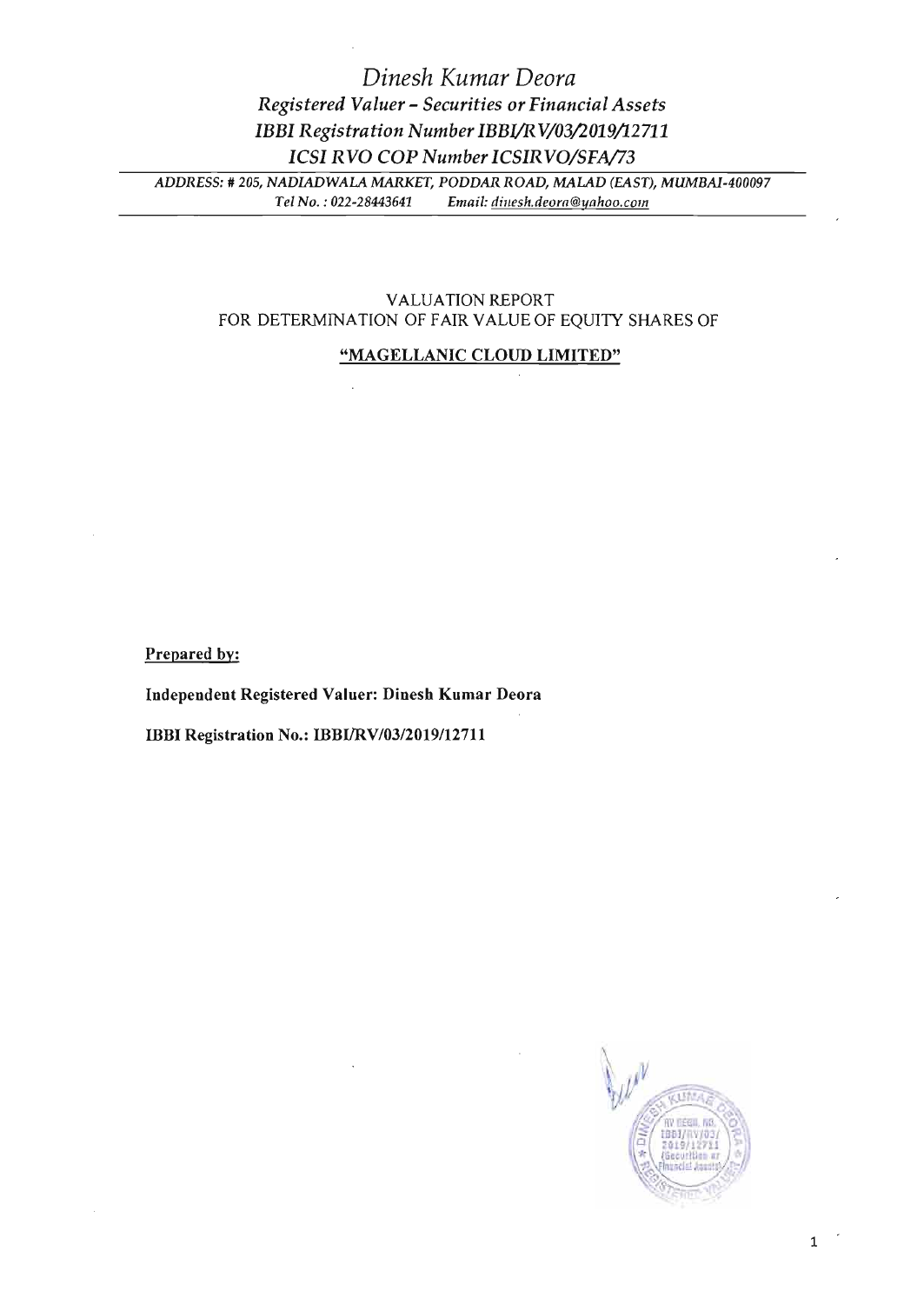*ADDRESS:* # *205, NADIADWALA MARKET, PODDAR ROAD, MALAD (EAST), MUMBAl-400097* Email: dinesh.deorn@yahoo.com

# Table of Contents

| S.NO               | <b>PARTICULARS</b>                               | <b>PAGE NO</b> |
|--------------------|--------------------------------------------------|----------------|
| $\overline{l}$ .   | Disclaimer& Sub Disclaimers                      | $3 - 4$        |
| 2.                 | $Chapter - I: Background$                        | 5              |
| 3.                 | Chapter $-2$ : Scope of Work and Limitation      | $6 - 8$        |
| $\boldsymbol{4}$ . | Chapter $-3$ : Information Sources               | 8              |
| 5.                 | Chapter - 4 : Selection of Valuation Methodology | $8 - 10$       |
| 6.                 | Chapter $-5:$ Valuation                          | 10             |
| 7.                 | Conclusion                                       | II             |

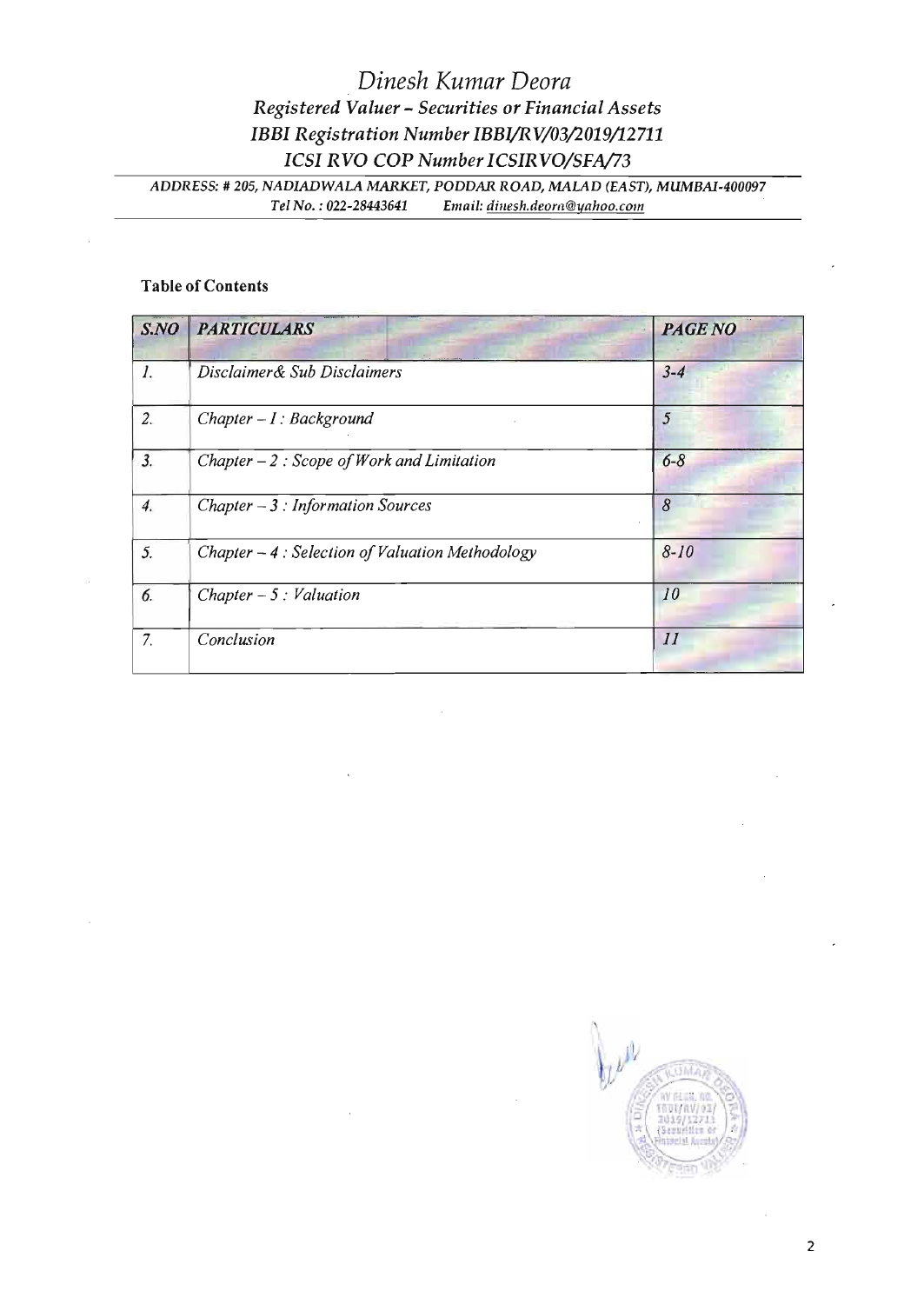*ADDRESS:* # *205, NADIADWALA MARKET, PODDAR ROAD, MALAD (EAST), MUMBAI-400097 Tel No.* : *022-28443641 Email: diuesh.deom@yahoo.com* 

#### *Disclaimers*

This 'Valuation Report' ("report") is being furnished for determination of the fair value of equity shares of Magellanic Cloud Limited ("MCL"), on a going concern basis. I understand that the purpose of the said report is to determine the fair value of equity shares of MCL. I, Dinesh Kumar Deora, (hereafter referred to as " Independent Registered Valuer") have been appointed by the Audit Committee of the Company i.e. MCL for submitting the fair valuation report of equity shares. I have not considered the impact of any changes on the business / economic environment of the company or general industry post the valuation date.

The report has been prepared by Independent Registered Valuer from information extracted from desk research, published reports and other data supplied by the management of the company and other sources believed to be reliable and true. Our scope of work does not include verification of data submitted by management and has been relied upon by us. The report may not be distributed, published, reproduced or used, without the prior express written consent of Independent Registered Valuer, for any purpose other than the objectives of this report.

The factual data, business details and financial statements have been provided by the management of MCL, which has been relied upon by Independent Registered Valuer, without verifying the accuracy thereof. While the information provided herein is believed to be true and reliable to the best of our knowledge, I do not make any representations or warranties, express or implied, as to the accuracy or completeness of such information.

The report highlights the alternative approaches to valuation, identifies various factors affecting the valuation, summarizes the methodology keeping in view the circumstances of the company and arrives at the value of the company.

### Sub Disclaimers-

#### Reliance on information provided:

I have assumed and relied upon the truth, accuracy and completeness of the information, data and financial terms provided to us or used by us; I have assumed that the same are not misleading and do not assume or accept any liability or responsibility for any independent verification of such information or any independent technical valuation or appraisal of any of the assets, operations or liabilities of the Company. In the course of the valuation exercise, I have obtained both oral and written data, including market, technical, operational and financial information. I have evaluated such information through a broad comparative analysis andenquiry.

#### Actual resnlts may differ:

The assumptions used in their preparation, as I have been explained, are based on the management's present expectation of both - the most likely set of future business events and the management's course of action related to them. Wherever 1 have not received details information from the management, I have used our assessment of value based on experiences and circumstances of the case. It is usually the case that some events and circumstances do not occur as expected or are not anticipated.

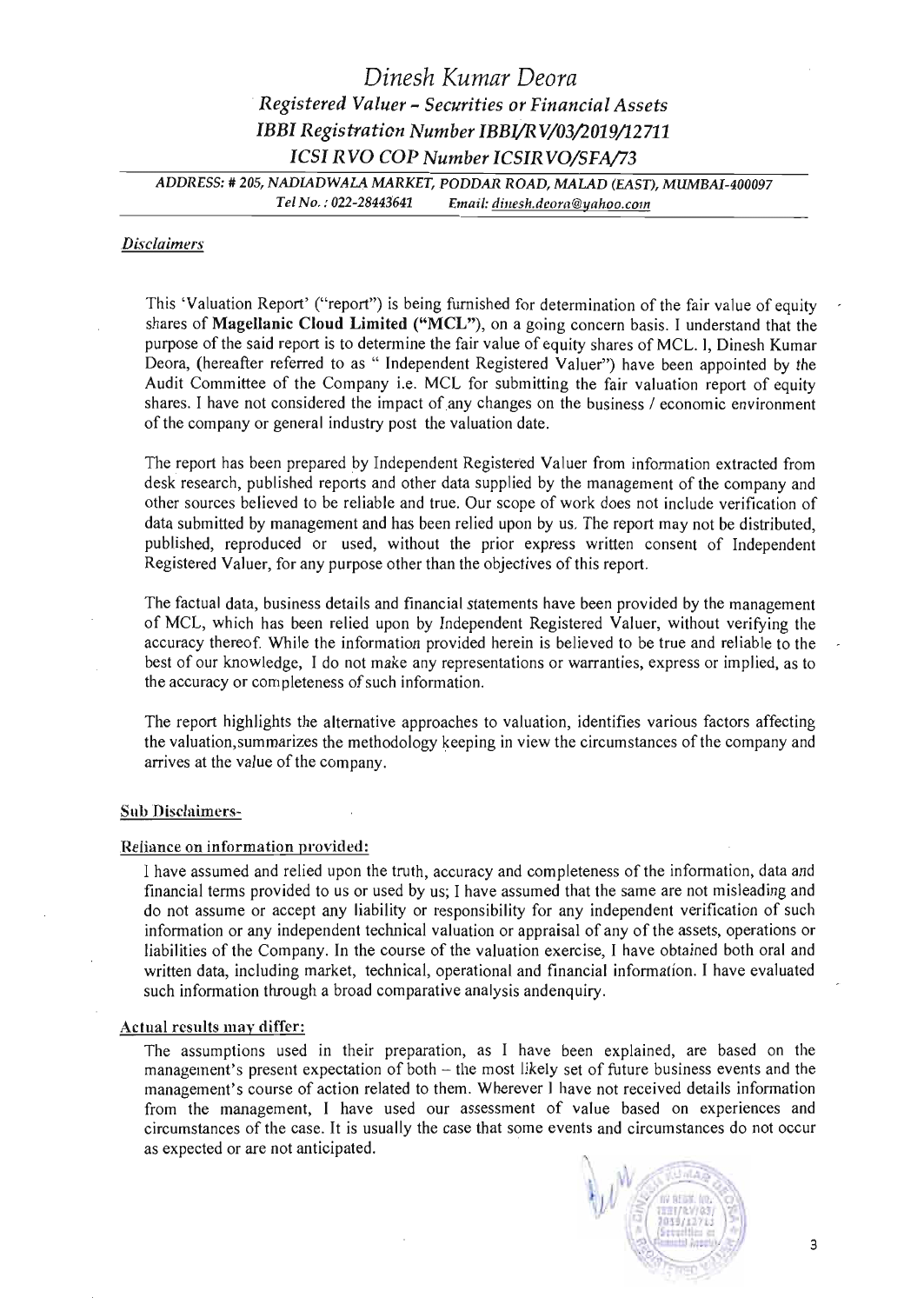*ADDRESS:* # *205, NADIADWALA MARKET, PODDAR ROAD, MALAD (EAST), MUMBAI-400097 TeiNo. :022-28443641 Email: dillesh.deora@yahoo.com* 

#### Questions or appearances:

Our engagement is limited to preparing the report to be submitted to the management. I shall not be liable to provide any evidence for any matters stated in the report nor shall I be liable or responsible to provide any explanation or written statement for any assumption, infonnation, methodology or any other matter pertaining to the report.

### Complete report:

This report shall at all times be read and interpreted in full, no part of it shall be read independently for any reason whatsoever.

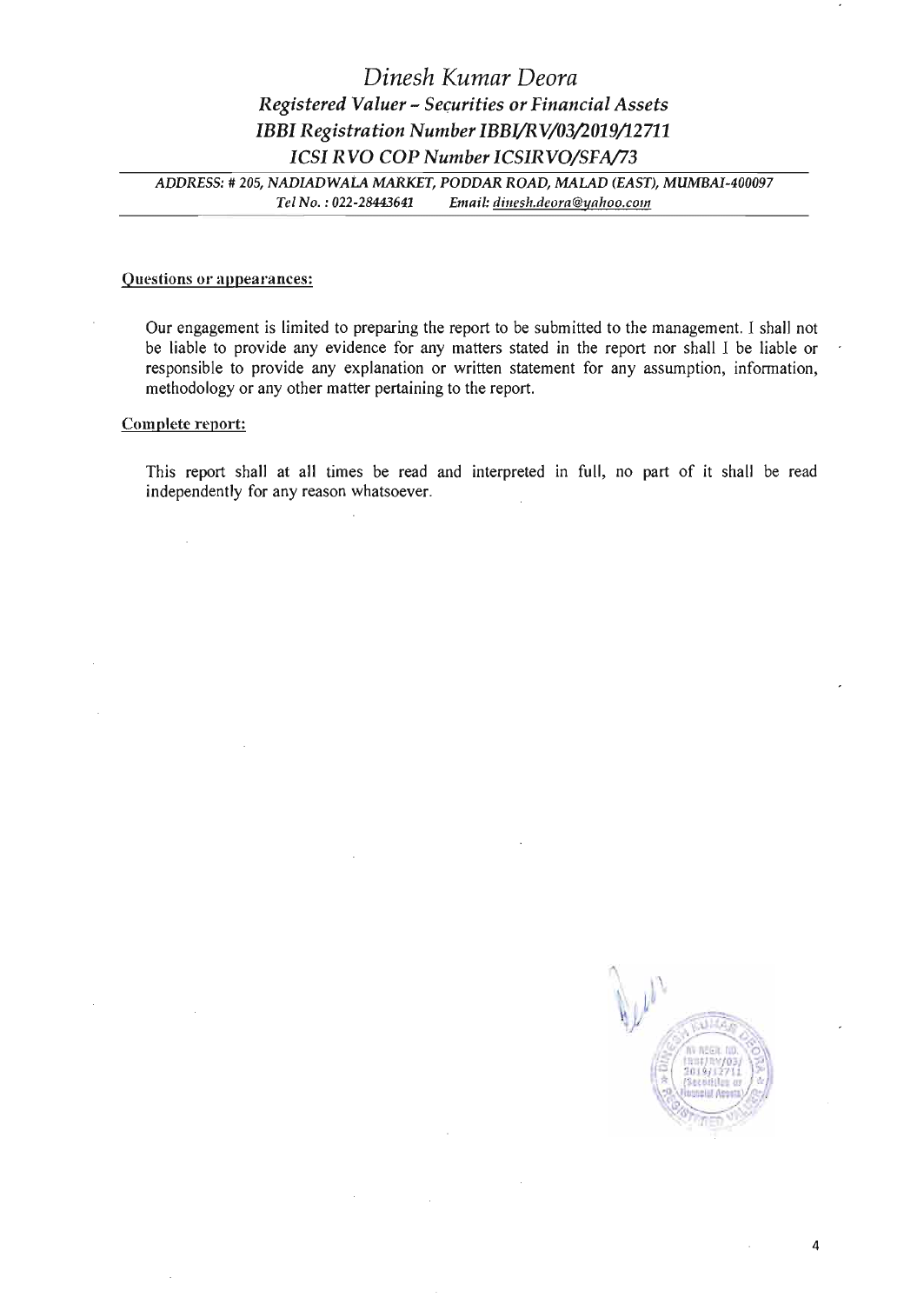*ADDRESS:* # *205, NADIADWALA MARKET, PODDAR ROAD, MALAD (EAST), MUMBAl-400097 Tel No.* : *022-28443641 Email: dillesh.deora@yahoo.com* 

Chapter 1: Background

# *1.1 Purpose* of*Valuation Exercise*

- The Audit Committee of MCL appointed Independent Registered Valuer to issue the Valuation Report ("the report") for determination of the fair valuation of Equity Shares of the Company as per the internationally accepted valuation principles.
- The Company is looking to assess its fair value of equity shares as required under Regulation 166A of SEBI (Issue of Capital and Disclosure Requirements) Regulations, 2018 ("ICDR") using latest available Independent Auditor's Report on Audited Financial Results as on 31<sup>st</sup> March, 2021 for Preferential Allotment of equity Shares /equity linked securities.
- The valuation is undertaken based on Audited Financial Statements for the financial period-31<sup>st</sup> March, 2021, 31<sup>st</sup> March, 2020 and 31<sup>st</sup> March, 2019.
- This report has been issued in accordance with section 247 of Companies Act 2013, which provides statutory backing to the Valuation, which requires that in respect of valuation of any property, stocks, shares, debentures, securities or goodwill or any other assets (herein referred to as the assets) or net worth of a company or its liabilities under the provision of this Act, it should be valued by a person having such qualification and experience and registered as valuer in such manner as may be prescribed.
- In view of the above background, Independent Registered Valuer understands that the purpose of this report is to determine the fair value of equity shares/equity linked securities of MCL that will be allotted to the Proposed Allottees in accordance with the requirement of section 62(1)(c) of the Companies Act, 2013 and any other relevant provisions of the Companies Act, 2013 read with Regulation 166A of SEBI (ICDR) Regulations, 2018, which states that when a company proposes to issue new shares through Preferential Issue which may result in a change in control or allotment of more than five percent of the post issue fully diluted share capital of the issuer, to the allottees the price of such shares should be determined by the Valuation Report from an Independent Registered Valuer.

# 1.2 Background of **MCL**

### *Company Profile*

Magellanic Cloud Limited (MCL), incorporated in 1981 is a BSE listed Company. MCL is an Information Technology (l.T.) Consultancy/ IT services in software development, consulting and Human Resource business solutions organization offering transformational as well as outsourcing services i.e., listing employment vacancies and referring or placing applicants for employment, where the individuals referred or placed are not employees of the employment agencies. This also includes on-line employment placement agencies due to which we are targeting every C-suite stakeholder. The Company uses all these, and its industry leading suite of platforms to deliver high quality, high impact solutions leveraging the latest technologies and Human Resources to customers.

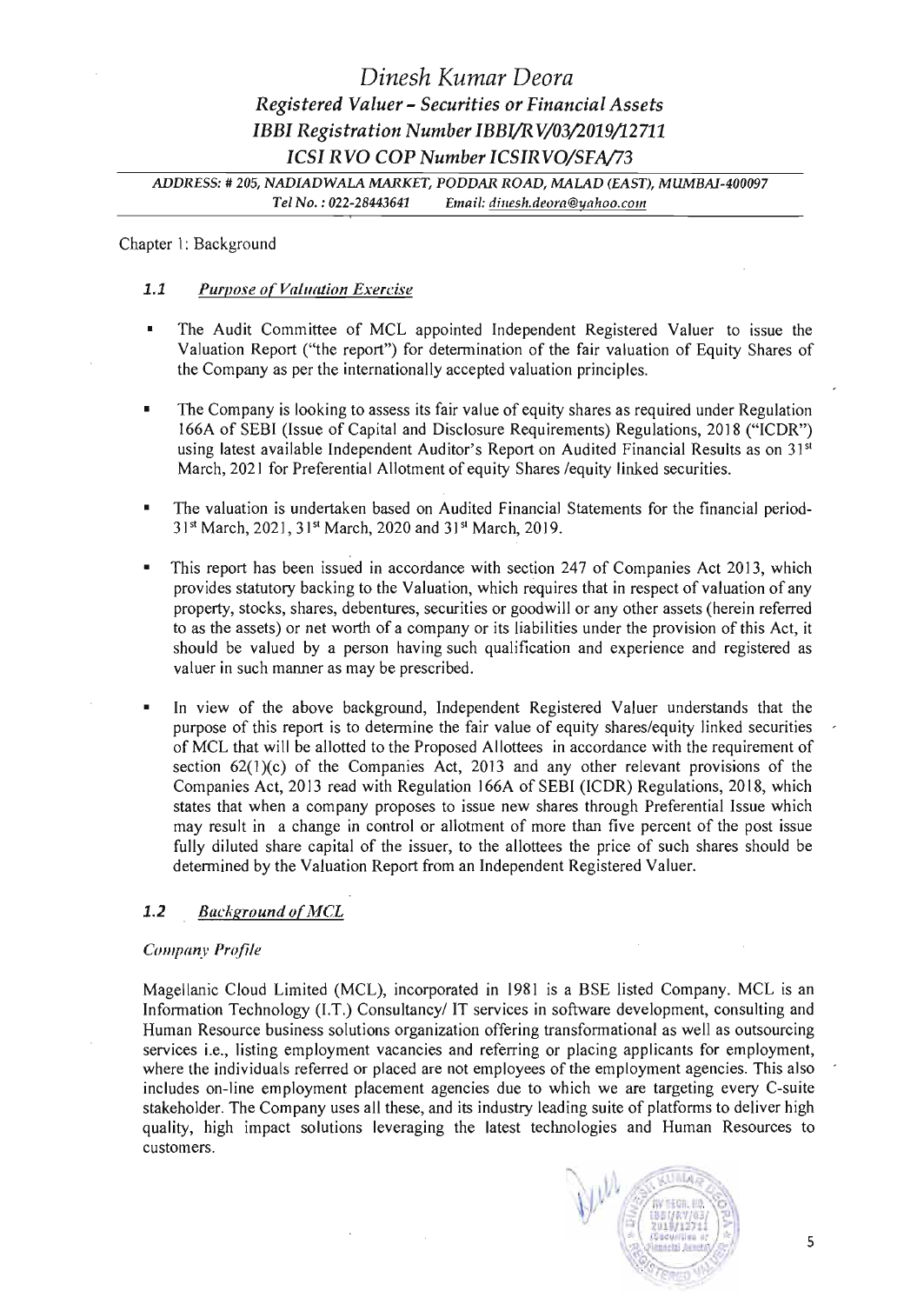*ADDRESS:* # *205, NADIADWALA MARKET, PODDAR ROAD, MALAD (EAST), MUMBAI-400097 TelNo.:022-28443641 Email: dillesh.deora@yahoo.com* 

# *Chapter* 2: *Scope ofWork* & *Limitation*

## *Scope o(Work*

- Independent Registered Valuer has been appointed by MCL to issue a report on the fair valuation of equity shares /equity linked securities of MCL. I understand that the purpose of the said report is to determine the fair value of equity shares /equity linked securities of the company.
- Independent Registered Valuer to value the company as per Valuation rules under the Companies Act 2013.
- Our report on recommendation of fair value of equity shares /equity linked securities is in accordance with International Valuation Standards as per IBBI regulations.

## *Appointing Authority*

• As per Section 247 of The Companies Act, 2013, MCL appointed Dinesh Kumar Deora (Independent Registered Valuer) for valuation of Equity Shares /equity linked securities.

### *Appoilltment date. Valuation date and Report date*

The Audit Committee of MCL appointed Dinesh Kumar Deora on 16th February, 2022. The analysis of the fair value of the equity shares /equity linked securities of the Company has been carried out on the valuation date i.e., 16th February, 2022. The valuation report is issued on 18th February, 2022.

### *Identity of the Valuer*

Dinesh Kumar Deora is an Independent Registered Valuer as required under the Companies (Registered Valuers & Valuation) Rules, 2017. Dinesh Kumar Deora is registered with Insolvency & Bankruptcy Board of India vide registration number IBBIIRV/03/2019/1271 1.

# *Disclosure o( Valuer Interest*

- I neither have any present or any prospective contemplated financial interest in MCL nor any personal interest with respect to the Promoters & Board of Directors of MCL. I have no bias/prejudice with respect to any matter that is the subject of the valuation report or to the parties involved with this engagement.
- My professional fee for this valuation is based upon my normal billing rates, and not contingent upon the results or the value of the business or in any other manner.

### *Scope Limitations*

- i. Valuation analysis and result are specific to the purpose of valuation and are based on the financial information provided to us. It may not be valid for any other purpose or as at any other date.
- ii. Valuation analysis and result are specific to the date of this report. A valuation of this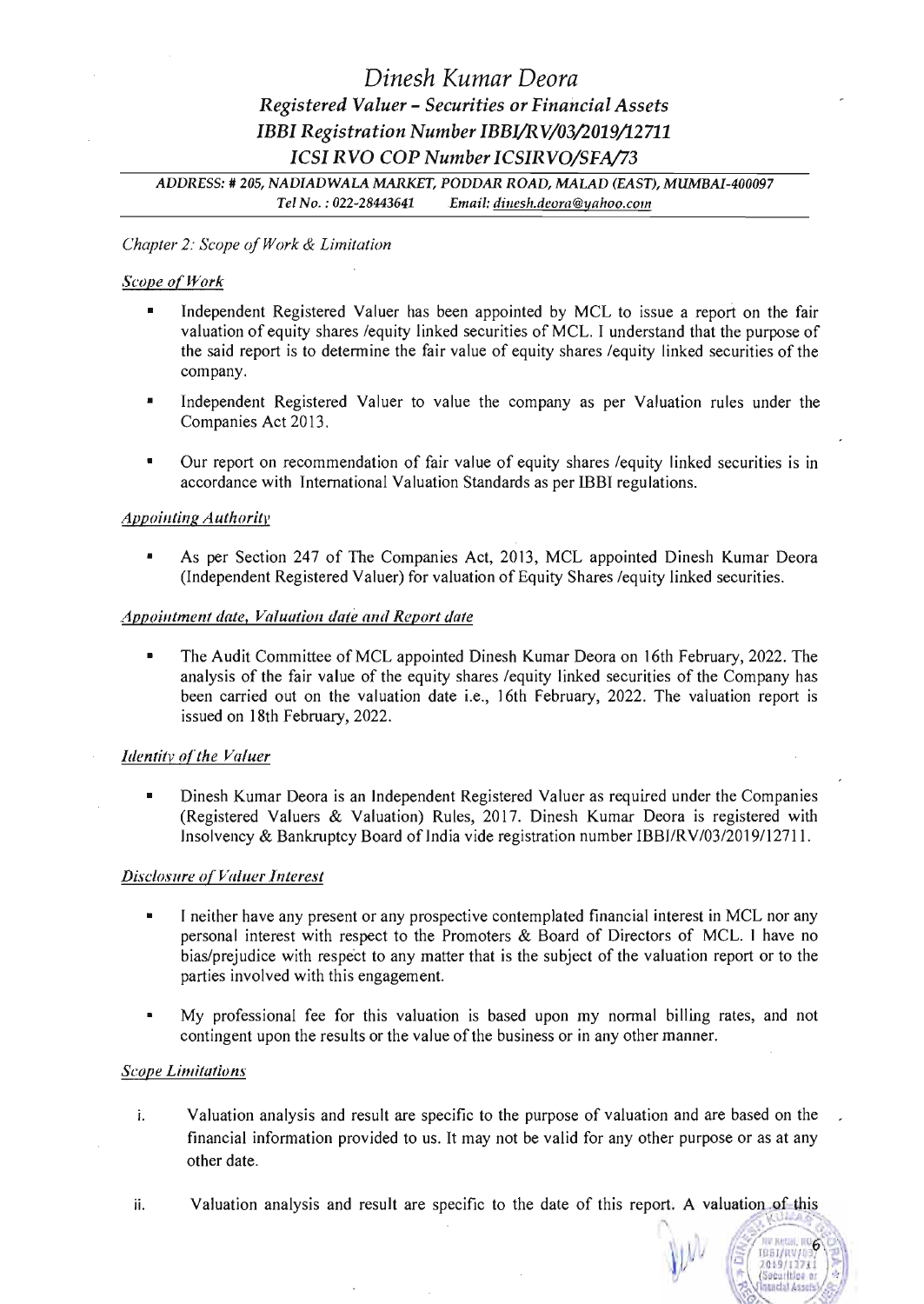*ADDRESS:* # *205, NADIADWALA MARKET, PODDAR ROAD, MALAD (EAST), MUMBAl-400097 Tel No.* : *022-28443641 Email: dillesh.deom@yahoo.com* 

nature involves consideration of various factors including those impacted by prevailing market trends in general and industry trends in particular. As such, valuation results are, to a significant extent, subject to continuance of current trends beyond the date of the report. Independent Registered Valuer, however, has no obligation to update this report for events, trends or transactions relating to the company or the market/economy in general and occurring subsequent to the date of this report.

iii. Independent Registered Valuer provides no assurance that the issue of shares can be completed successfully at or close to our recommended valuation within a particular timeframe. Our valuation only aims to represent the likely price that is the minimum price for issue of shares /equity linked securities.

- iv. Independent Registered Valuer has relied upon the information furnished by the management of the company and other sources believed to be reliable and true.
- v. In the course of the valuation, Independent Registered Valuer has been provided with both written and verbal information, including market, technical, financial and operating data. However, Independent Registered Valuer has not carried out a due diligence or audit of the company for the purpose of this neither engagement, nor have independently investigated or otherwise verified the data provided.
- vi. Further, Independent Registered Valuer has made various assumptions in relation to valuation of MCL. Independent Registered Valuer has made such assumptions, post discussions with management of the company.
- vii. It may be noted that valuation is a highly subjective exercise and may differ from valuer to valuer depending on the individual perception of the attendant circumstances. At best, it is an expression of opinion or a recommendation based on certain assumptions.

### *Restrictions on use o{the report*

This Valuation Report has been issued on the specific request of the management for the Fair Value of the Company.

### *Specific Purpose:*

Valuation analysis and its results are specific to the purpose of valuation as mentioned in the section "Purpose of Valuation". It may not be relevant for any other purpose or entity. This Report is prepared exclusively for the above stated purpose and must not be copied, disclosed or circulated or referred to in correspondence or discussion with any other party. Neither this report nor its content may be used for any other purpose withoutour prior written consent.

### *Not an advice to buy or sell:*

The analysis in this report is based on the information provided by the management and such information as is obtained from market sources. However, our report is not advising anybody to take a buy or sell decision, for which specific opinion may be required from experts.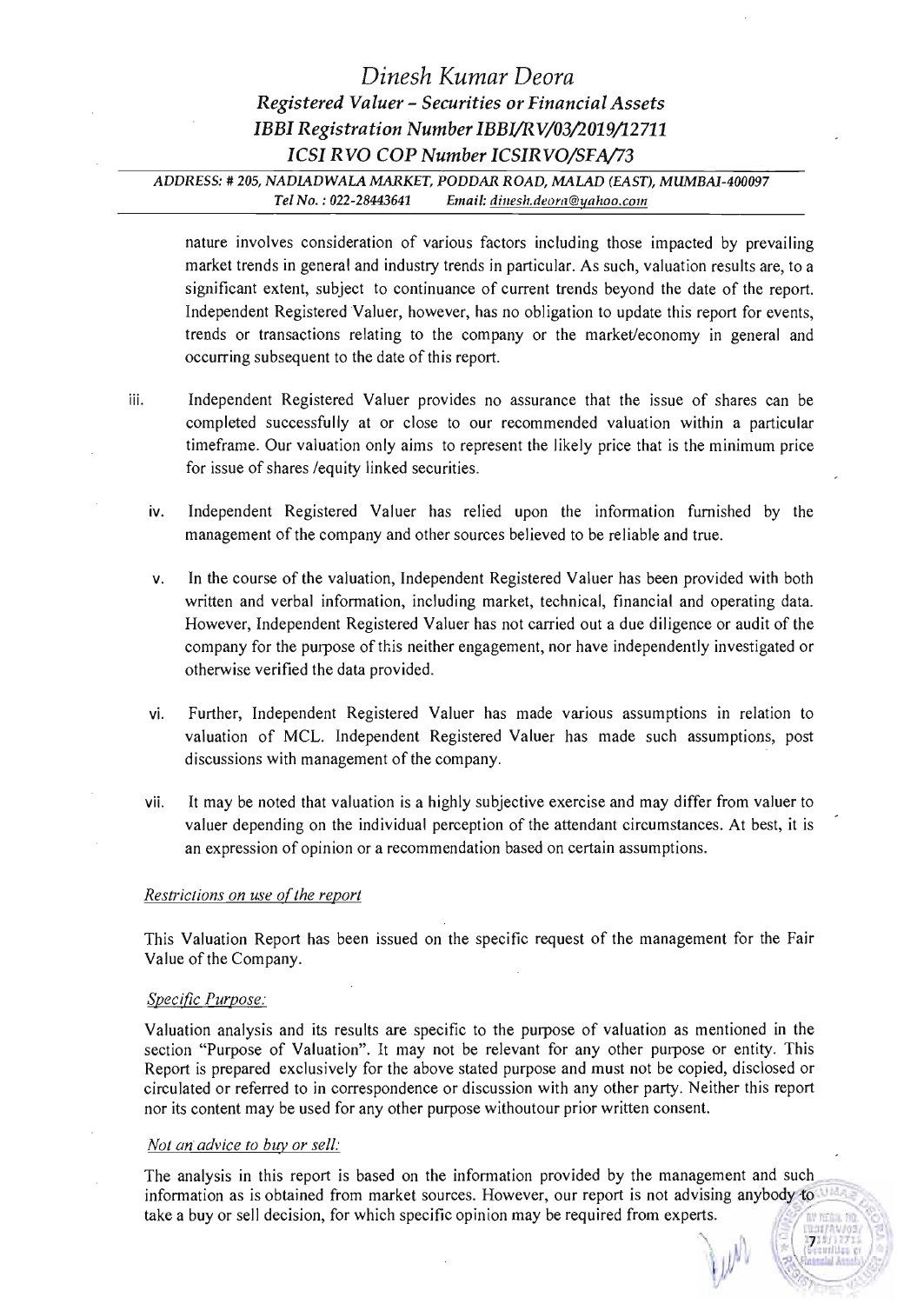*ADDRESS:* # *205, NADIADWALA MARKET, PODDAR ROAD, MALAD (EAST), MUMBAI-400097* Tel No.: 022-28443641 Email: dinesh.deora@yahoo.com

### *No audit or certification:*

Our work does not constitute an audit or certification of the historical financial statements. I cannot and do not express an opinion on the accuracy of any financial information referred to in this report. I have relied on the assumptions made by the management of the company. These assumptions require exercise of judgmentarl are subject to uncertainties.

### *Chapter 3: Information Sources*

For the purpose of this report, the documents and/or information published or provided by management have been relied upon. Independent Registered Valuer have fully relied on the information provided by the company and do not vouch for the accuracy of the information as is provided to us by the management of MCL.

Independent Registered Valuer has relied upon the following information sources:

- i. Background documents and information of the company;
- ii. Audited financial statements of the Company for the financial years 2020-2021, 2019-2020 and 2018-2019;
- iii. Memorandum  $&$  Articles of Association
- iv. Information available in public domain and databases such as Money Control, Capitaline, BSE Limited (BSE), Value Research etc.; and
- v. Independent Registered Valuer has also relied upon written and verbal explanations and information given to us by the management of the company during the course of our exercise.

I have also considered/ obtained such other analysis, review, explanations and information considered reasonably necessary for our exercise, from the Client or other public available sources.

#### *Chapter* 4: *Selection of Valuation Methodology*

There is no single definition of the term 'Value' that is suitable for all purposes or at all times. The value of a particular asset may vary according to different valuation methodologies that are adopted to ascertain the value for a specific purpose. Valuation of securities is an inexact science. It may sometimes involve a set of judgments and assumptions that may be subject to certain uncertainties. In the section below, Independent Registered Valuer has discussed some of the commonly used valuation methodologies. The valuation methodology to be adopted varies from case to case depending upon different factors affecting valuation. There are a number of methodologies to value companies / businesses using historical and forecast financials of the company.

A typical valuation analysis involves review and analysis of historical financials of the company and broad comparison of the company's forecast financial projections as regards all the significant macro and micro variables like economy and industry growth rate assumptions, inflation, interest and foreign exchange rates and tax rate forecasts. Company's profitability factors (industry competitive factors and company's operating strategies and its competitive position in the

 $\circ$ 

 $\mathcal{W}$   $\mathbb{R}$   $\mathbb{R}$   $\mathbb{R}$   $\mathbb{R}$   $\mathbb{R}$   $\mathbb{R}$   $\mathbb{R}$   $\mathbb{R}$   $\mathbb{R}$   $\mathbb{R}$   $\mathbb{R}$   $\mathbb{R}$   $\mathbb{R}$   $\mathbb{R}$   $\mathbb{R}$   $\mathbb{R}$   $\mathbb{R}$   $\mathbb{R}$   $\mathbb{R}$   $\mathbb{R}$   $\mathbb{R}$   $\mathbb{R}$   $\mathbb{R}$   $\mathbb{$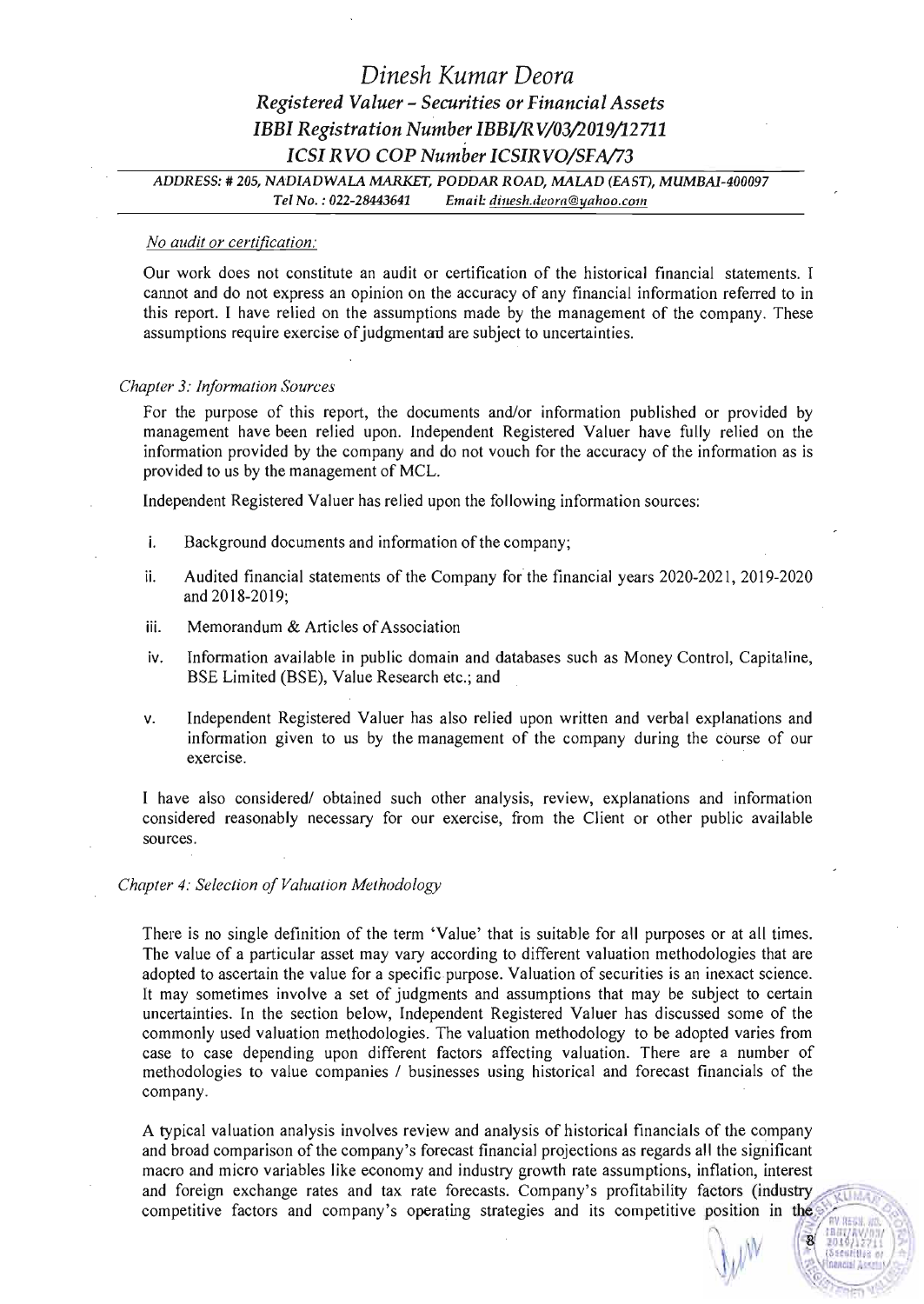*ADDRESS:* # *205, NADIADWALA MARKET, PODDAR ROAD, MALAD (EAST), MUMBAl-400097 Tel No.* : *022-28443641 Email: dillesh.deora@yahoo.com* 

industry), economies of scale and optimal capital structure also affects the business valuation of the company.

However, the value is specific to the point in time and may change with the passage of time. In the present case, the objective of the valuation exercise is to value the shares of MCL.

The valuation exercise is aimed at the assessment of the Fair Value of equity shares /equity linked securities of the company. I am required to arrive at the above valuations based on internationally accepted valuation practices.

As per RICS appraisal Manual, the Fair Value (FV) is defined as 'The price that would be received to sell an asset, or paid to transfer a liability, in an orderly transaction between market participants at the measurementdate.

Ind AS (113) as well as IFRS 13 defines fair value as the price that would be received to sell an asset or paid to transfer a liability in an orderly transaction between market participants at the measurement date.

### Approach and Methodology

Valuation is not an exact science and is dependent on various factors such as specific nature of business, economic life cycle in which the industry and company is operating, past financial performance of the business, future growth potential of the business, business model, management of the company, relevance of technology in the business model, liquidity of equity and much more. The results of the valuation exercise mayvary significant depending on the basis used, the specific circumstances and the judgment of the valuer. In respect of going concerns, certain valuation techniques have evolved over time and are commonly in vogue.

Various techniques may be used such as Net Asset Value Method, Price-Earnings Multiple Method among others to value. The choice of valuation approach depends on the purpose of valuation and various other business specific and industry specific factors. In some cases, a single valuation technique will be appropriate, whereas in others multiple valuation techniques will be appropriate.

I have partially followed the operating guidelines for valuation of business issued by the Ministry of Finance, Department of Economic Affairs vide File No. S 11(21) CCI (11)/90, dated 13-7 1990. The valuation guidelines issued by the erstwhile CCI recommend 3 principle methodologies for valuation of companies, viz.:

The established methods of valuation and a brief description of each method are provided below.

#### Method of Valuation

There are several commonly used and accepted methods for determining the value of business/shares of the company, which would be applied to the present case, to the extent relevant and applicable, such as:

- Net Asset value or Breakup value based on the value of the assets and liabilities (NAV).
- Value based on the Profit Earning Capacity Value (PECV) method.
- Value based on Market Price method.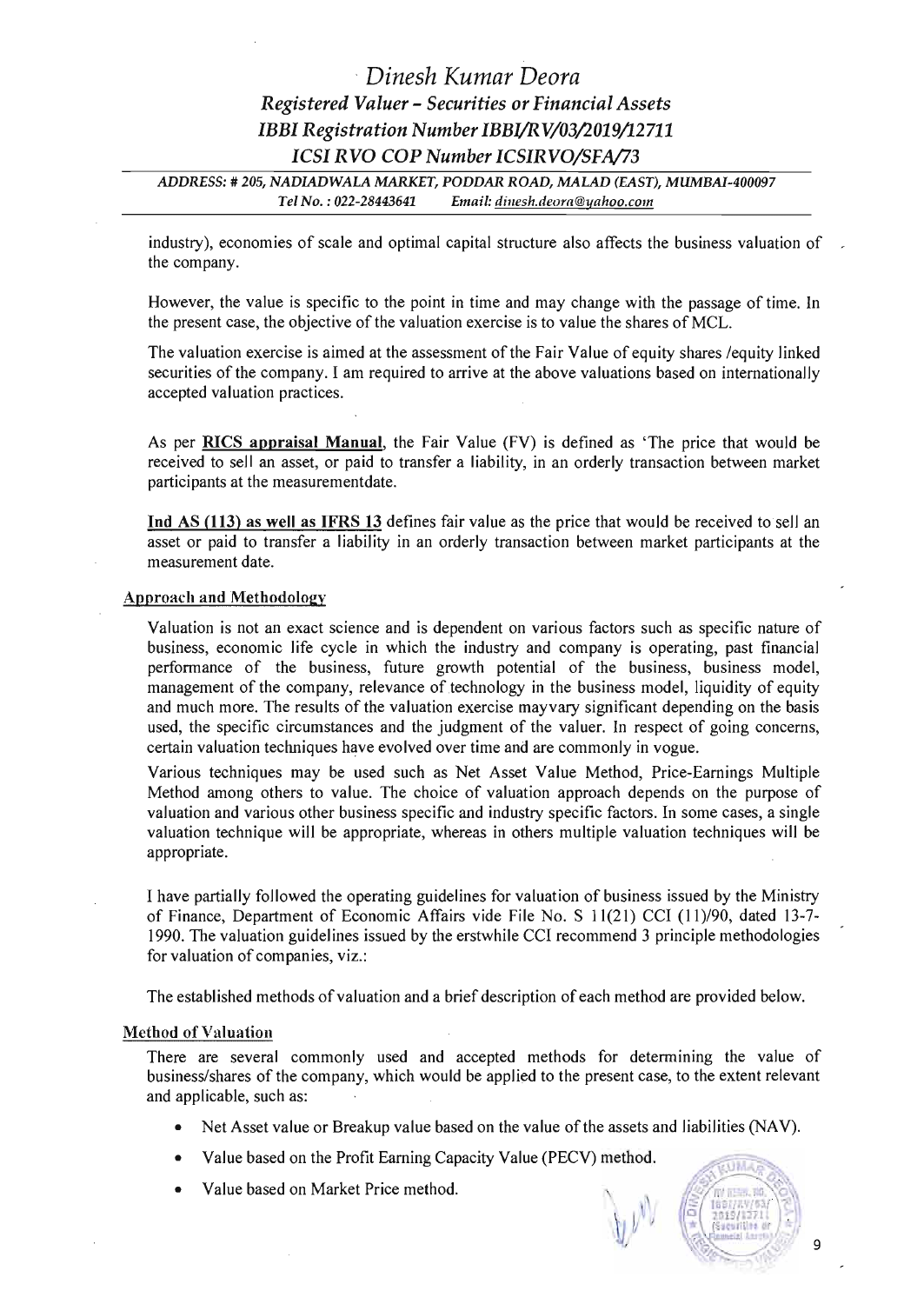*ADDRESS:* # *205, NADIADWALA MARKET, PODDAR ROAD, MALAD (EASn, MUMBAl-400097* Tel No.: 022-28443641 Email: dinesh.deora@yahoo.com

## Asset Approach - Net Asset Value Method (NAV)

The Net Asset Value method attempts to measure the value of the net assets of the company against each share. It is computed by taking the net value of the company's assets, subtracting from them the amount of liabilities and preferred shareholders claims, and dividing the reminder amongst the number of equity shares. For an investment company valuation, NAV valuation, based on the asset backing is generally given more importance. Net Asset Value Method is also considered appropriate, where the future cash flows / commercial operations of the valued company cannot be reasonably ascertained or the company is recently incorporated.

### The calculation is appended herewith as per Annexure A.

### Valuation under Profit Earning Capacity Method:

This method of valuation presumes the continuity of business and uses the past earnings. For the purpose of the Profit Earning Capacity Value of the shares, the commonly accepted approach is to capitalize average earnings of past at an appropriate rate of capitalization, to arrive at a fair value per share.

While calculating Average Earning Per Share, the Consolidated Audited Financial Statements for the year ended March 31, 2019, March 31, 2020 and March 31, 2021 taken into consideration and EPS is capitalized by taking Industry Composite PE of 38.40 (Source: Industry *PIE* Ratio is taken from the Capital Market Magazine: Industry: Computers- Software- Medium/ Small, Edition Feb 07- Feb 20, 2022 Page No. 37, 38 and 39).

# The computation is shown as per Annexure B appended herewith.

## Market Approach -Comparable Company Multiples Method (CCM)

### Market Price Method

In the instant case, the Equity Shares of the Company are listed on BSE Limited. Hence, we have obtained trade data from BSE Limited. For calculation of market value, we have considered the period 17<sup>th</sup> February, 2021 to 16<sup>th</sup> February, 2022.

### The computation is shown as per Annexure C appended herewith.

Chapter 5: Valuation

These valuation conclusions must be read along with accompanying assumptions, caveats, limits and disclaimers mentioned elsewhere in this report.

As per our assessment, the Fair Value of the company as per three approaches is as follows:

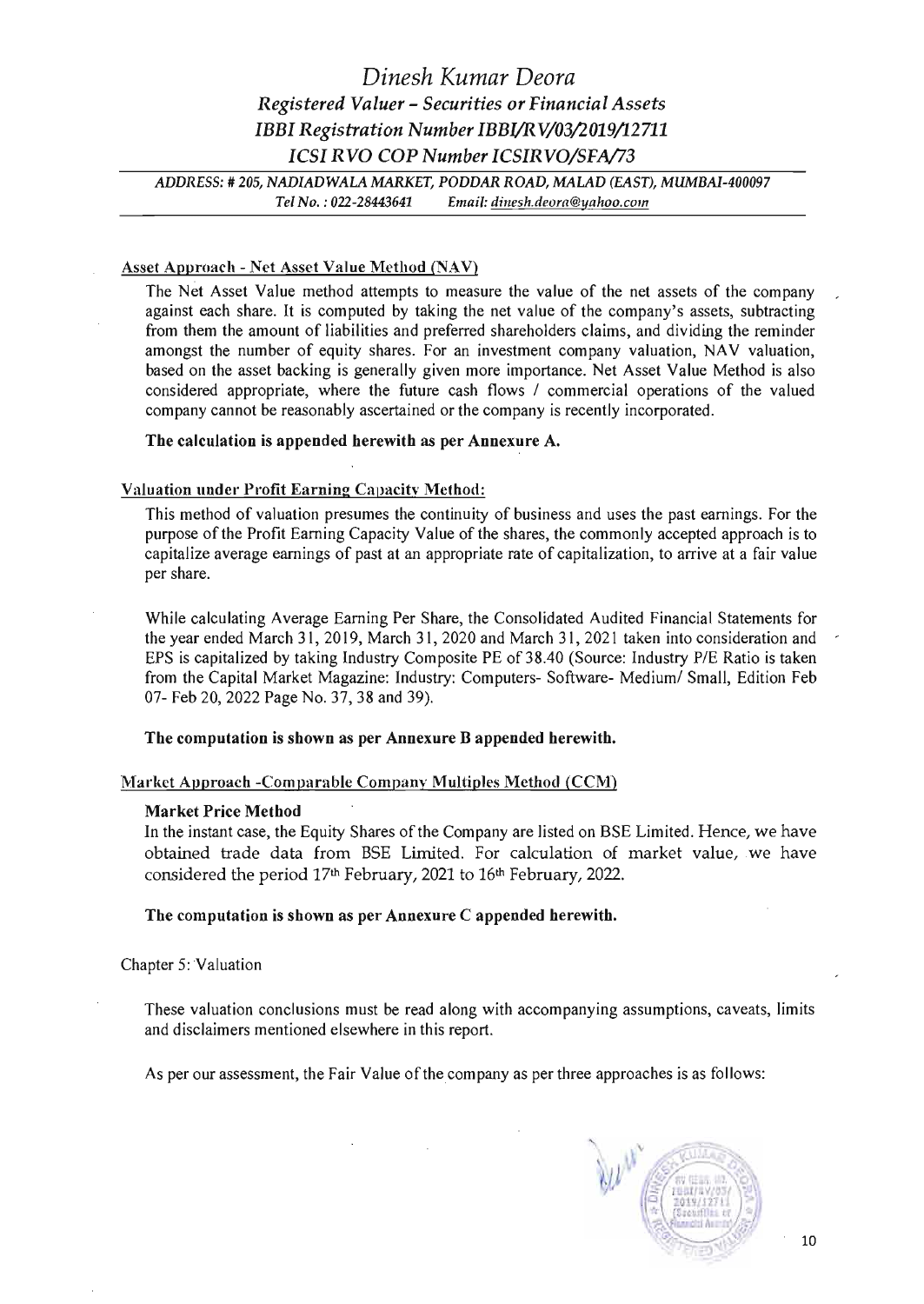*ADDRESS:* # *205, NADIADWAU MARKET, PODDAR ROAD, MALAD (EAST), MUMBAl-400097 TelNo.:022-28443641 Email: dillesh.deom@yahoo.com* 

| Method                   | Price Per Share | Weight | Product |
|--------------------------|-----------------|--------|---------|
|                          | (In Rs.)        |        |         |
| Net Asset Value          | 21.00           |        | 21.00   |
| P.E. Capacity Value      | 82.31           |        | 164.63  |
| Market Value             | 67.39           |        | 202.17  |
|                          |                 | O      | 387.80  |
| Per Share Value (In Rs.) |                 |        | 64.63   |

## Valuation of Equity Shares:

*Conclusion* - *Fair value ofMCL* 

"If *the asset takes the form of fully paid shares, the valuation will take into account not only the terms of the agreement but a number of other factors, such as prospective yield, marketability, the general outlook for the type of business of the company which has allotted the shares, the result of a contemporary prospectus offering similar shares for subscription, the capital position of the company, so forth. There may also be an element of value in the fact that the holding of the shares gives controlofthe company.* If*the asset is difficult to value, but is nonetheless ofa money value, the best valuation possible must be made. Valuation is an art, not an exact science. Mathematical certainty is not demanded, nor indeed is it possible. "* 

Based on the above workings, the calculation of the fair value of the equity shares /equity linked securities of Magellanic Cloud Limited is as under:

For the purpose of preferential issue of equity linked securities, I have used Weighted Average *Method and the Fair Value of the Equity shares comes to Rs. 64.63/- per equity share only.* 

The values so arrived at are subject to the matters enumerated in 'Disclaimer statement', 'Scope of Work & Limitation' and information provided to us and should be viewed in the light thereof.

Dinesh Kumar Deora  $\mathcal{U}^{\vee}$  . 7.000 | 2009/11/11 | Place: Mumbai REGISTERED VALUER: Securities or Financial Assets **IBBI Registration Number IBBI/RV/03/2019/12711** ICSI RVO COP Number: ICSIRVO/SFA/73 UDIN : F005683C002626323

 $\sqrt{100A_B}$ t~ V :-'~ firE'!'; ;~~  $\mathcal{F} \setminus \{ \text{I} \text{ is } 1 \text{ or } 1 \}$ 

Date: 18th February, 2022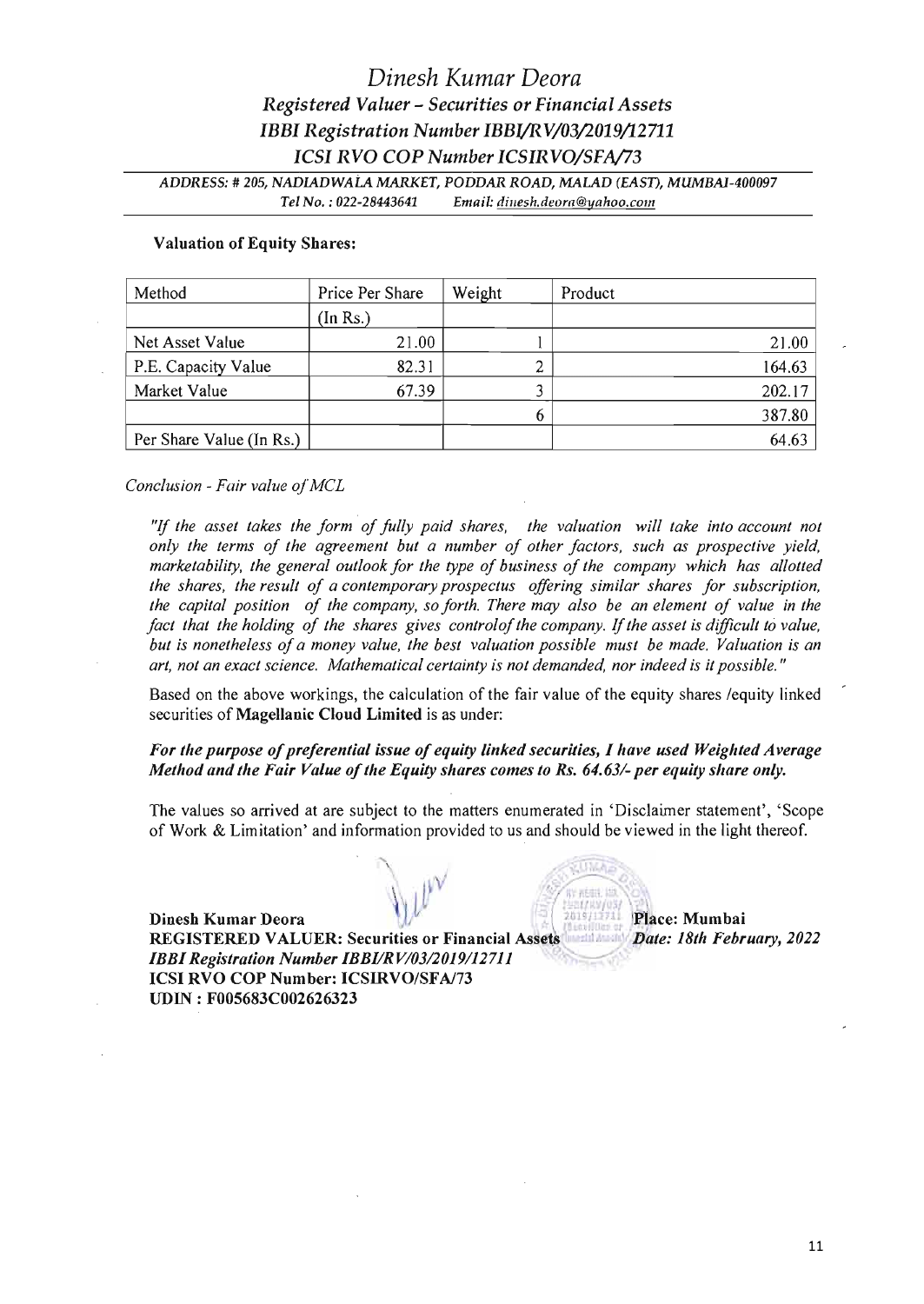|                                                                                                                     | Annexure 1                           |                                                                                    |                   |
|---------------------------------------------------------------------------------------------------------------------|--------------------------------------|------------------------------------------------------------------------------------|-------------------|
| Valuation of Equity Shares of Magellanic Cloud Limited based on Consolidated Audited<br>Financials as on 31.03.2021 |                                      |                                                                                    |                   |
| Net Asset Value (NAV)                                                                                               |                                      |                                                                                    | (Amount in Rs.)   |
| Method I                                                                                                            |                                      | <b>Method II</b>                                                                   |                   |
| <b>Particulars</b>                                                                                                  |                                      | 31.03.2021 Particulars                                                             | 31.03.2021        |
| (A) Total Assets of<br>Company<br>linclusive of Non Current<br><b>Assets and Current</b><br>Assetsl                 |                                      | $1,54,95,20,948$ (A) Shareholders' Fund                                            |                   |
| (B) Deductions                                                                                                      |                                      | 1] Equity Share Capital                                                            | 25,16,69,400      |
| Borrowings                                                                                                          |                                      | 68,11,79,228 2] Other Equity (Reserves<br>& Surplus)                               | 28, 28, 54, 726   |
| 2] Other Financial<br>Liabilities(Provisions)                                                                       | 96,78,517 TOTAL                      |                                                                                    | ₹ 53,45,24,126.00 |
| 3] Profit anf Loss Account<br>(Debit Balance)                                                                       |                                      | 0(B) Deductions                                                                    |                   |
| 4] Current Liabilities                                                                                              |                                      | 32,41,39,077 Miscellaneous<br>Expenditure [to the extent<br>not w/off or adjusted) |                   |
|                                                                                                                     |                                      | Profit and Loss Account<br>(Debit Balance)                                         |                   |
| <b>Total Deductions</b>                                                                                             | ₹ 1,01,49,96,822.00 Total Deductions |                                                                                    |                   |
| $(C)$ Net Worth $[$ A-B $]$                                                                                         |                                      | ₹ 53,45,24,126.00 (C) Net Worth   A-B                                              | ₹ 53,45,24,126.00 |
| Total No. of Equity Shares                                                                                          |                                      | 2,51,66,940 Total No. of Equity Shares                                             | 2,51,66,940       |
| Net Assets Value per<br>share (In Rs.)                                                                              |                                      | ₹ 21.00 Net Assets value per<br>share (In Rs.)                                     | ₹ 21.00           |

 $\ddot{\phantom{a}}$ 

 $\hat{\mathcal{A}}$ 

 $\hat{\boldsymbol{\beta}}$ 

 $\label{eq:2.1} \frac{1}{\sqrt{2\pi}}\int_{0}^{\infty}\frac{d\mu}{\lambda}d\mu\,d\mu\,.$ 

 $\frac{1}{2}$ 



 $\hat{\mathcal{A}}$ 

 $\hat{\boldsymbol{\beta}}$ 

 $\label{eq:2.1} \frac{1}{\sqrt{2}}\int_{\mathbb{R}^3}\frac{1}{\sqrt{2}}\left(\frac{1}{\sqrt{2}}\right)^2\frac{1}{\sqrt{2}}\left(\frac{1}{\sqrt{2}}\right)^2\frac{1}{\sqrt{2}}\left(\frac{1}{\sqrt{2}}\right)^2.$ 

 $\frac{1}{2}$ 

 $\sim$ 

 $\mathcal{L}_{\mathcal{I}}$ 

 $\mathcal{A}^{\mathcal{A}}$ 

 $\sim$   $\sim$ 

 $\frac{1}{2}$ 

 $\overline{\phantom{a}}$ 

 $\mathbf{r}$ 

 $\overline{\phantom{a}}$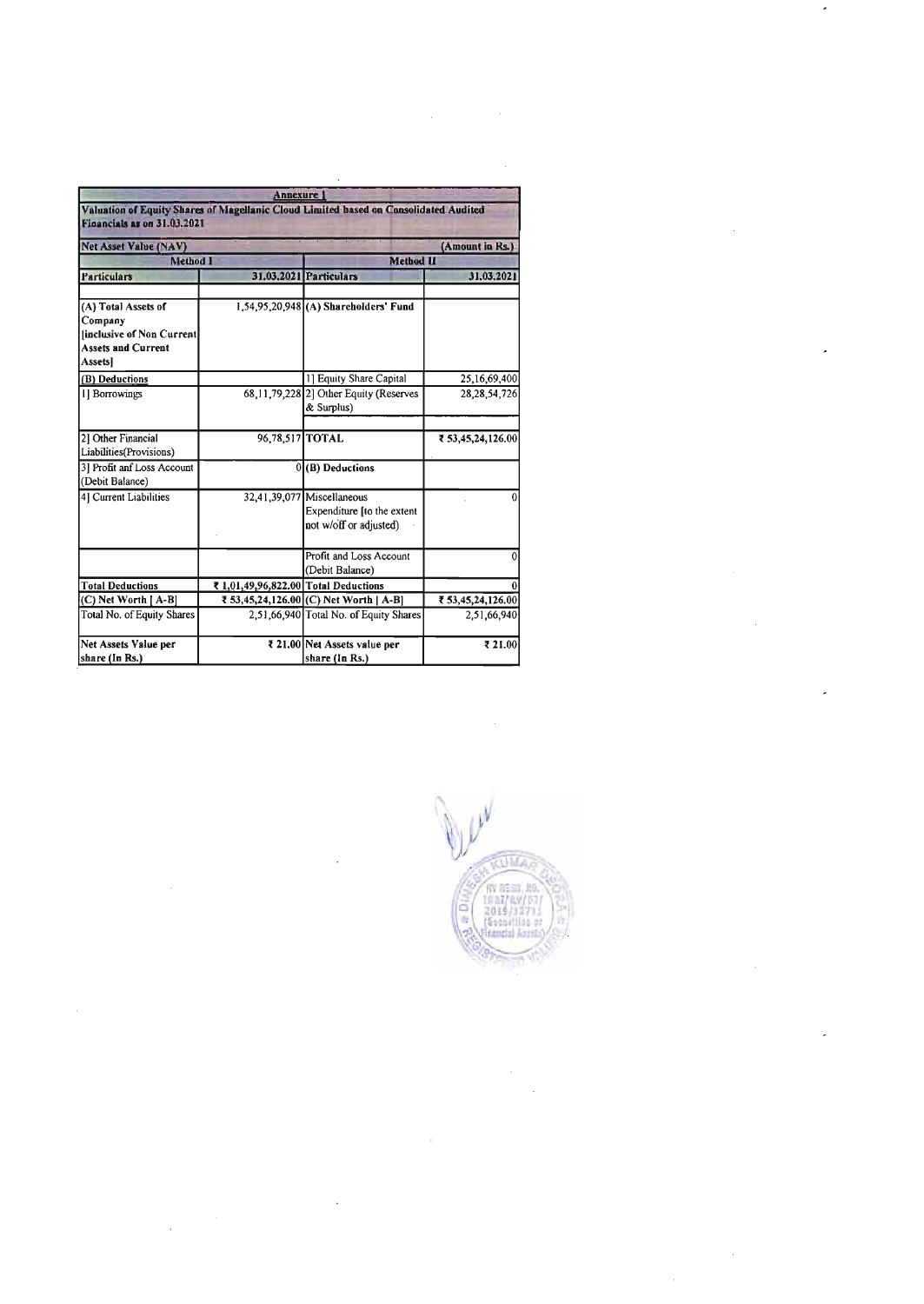| <b>Annexure 2</b>                                                                                                                                                                                                                                   |                     |                                          |                                             |
|-----------------------------------------------------------------------------------------------------------------------------------------------------------------------------------------------------------------------------------------------------|---------------------|------------------------------------------|---------------------------------------------|
| Valuation of Equity Shares of Magellanic Cloud Limited based on Profit Earning Capacity Value (PECV)                                                                                                                                                |                     |                                          |                                             |
| <b>Period</b>                                                                                                                                                                                                                                       | Profit After<br>Tax | No. of<br><b>Equity</b><br><b>Shares</b> | <b>Earning Per</b><br><b>Share</b><br>(EPS) |
| 01.04.2018 to 31.03.2019 (Consolidated Audited Financials)                                                                                                                                                                                          |                     | 7,85,86,118 2,51,66,940                  | 3.12                                        |
| $[01.04.2019$ to 31.03.2020 (Consolidated Audited Financials)                                                                                                                                                                                       |                     | 6,54,23,649 2,51,66,940                  | 2.60                                        |
| 01.04.2020 to 31.03.2021 (Consolidated Audited Financials)                                                                                                                                                                                          |                     | 1,78,32,612 2,51,66,940                  | 0.71                                        |
| <b>Average EPS</b>                                                                                                                                                                                                                                  |                     |                                          | 2.14                                        |
| Per Share Value (Industry Average Price Earning Ratio)<br>based on same line of activity : Industry : Computers- Software-<br>Medium/ Small- Composite, Source- Cappital Market Magazine,<br>Edition- Feb 07- Feb 20, 2022, Page no. 37, 38 and 39. |                     |                                          | 38.40                                       |
| Value per Share based on Earning Based Valuation                                                                                                                                                                                                    |                     |                                          | 82.31                                       |

 $\sim$ 

 $\hat{\mathcal{A}}$ 

 $\hat{\boldsymbol{\beta}}$ 

 $\mathcal{A}_{\mathcal{A}}$ 

 $\frac{1}{2}$ 

 $\frac{1}{2}$ 

 $\frac{1}{2}$ 



 $\overline{\phantom{a}}$ 

 $\overline{\phantom{a}}$ 

 $\hat{\mathcal{A}}$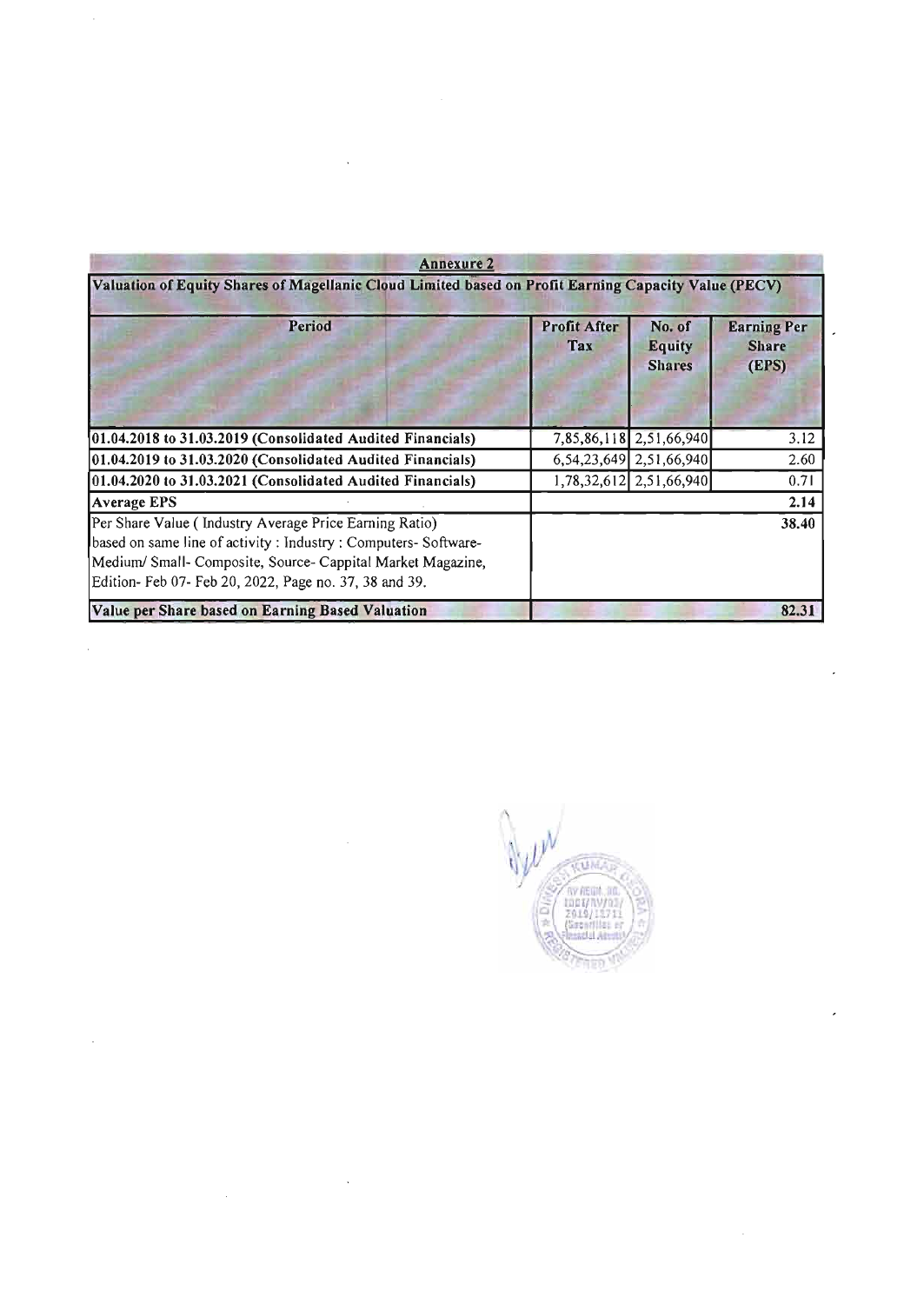| From 17.02.2021 to 16.02.2022 |                     |                             |  |
|-------------------------------|---------------------|-----------------------------|--|
| Date                          | <b>No.of Shares</b> | <b>Total Turnover (Rs.)</b> |  |
| 16-Feb-22                     | 40334               | 13742916                    |  |
| 15-Feb-22                     | 5367                | 1743469                     |  |
| 14-Feb-22                     | 13423               | 4150404                     |  |
| $11-Feb-22$                   | 41546               | 12216702                    |  |
| 10-Feb-22                     | 40194               | 11183928                    |  |
| 09-Feb-22                     | 5349                | 1430055                     |  |
| 08-Feb-22                     | 1867                | 475431                      |  |
| 07-Feb-22                     | 9461                | 2294758                     |  |
| 04-Feb-22                     | 2821                | 651651                      |  |
| 03-Feb-22                     | 10907               | 2378298                     |  |
| 02-Feb-22                     | 91941               | 18368230                    |  |
| 01-Feb-22                     | 5738                | 1145304                     |  |
| $31-Jan-22$                   | 4566                | 867996                      |  |
| 28-Jan-22                     | 4672                | 845865                      |  |
| $27$ -Jan-22                  | 6889                | 1188008                     |  |
| 25-Jan-22                     | 15498               | 2434882                     |  |
| $24$ -Jan-22                  | 49771               | 7514863                     |  |
| 21-Jan-22                     | 9758                | 1453942                     |  |
| $20$ -Jan-22                  | 1473                | 209092                      |  |
| 19-Jan-22                     | 14294               | 1923203                     |  |
| 18-Jan-22                     | 10800               | 1391040                     |  |
| 17-Jan-22                     | 20786               | 2550016                     |  |
| $14$ -Jan-22                  | 7978                | 932628                      |  |
| 13-Jan-22                     | 35100               | 3788012                     |  |
| 12-Jan-22                     | 31544               | 3287563                     |  |
| $11-Jan-22$                   | 2129                | 215029                      |  |
| $10$ -Jan-22                  | 4359                | 419335                      |  |
| 07-Jan-22                     | 12841               | 1176710                     |  |
| 06-Jan-22                     | 71078               | 6073660                     |  |
| 05-Jan-22                     | 20428               | 1666657                     |  |
| 04-Jan-22                     | 29058               | 2290205                     |  |
| 03-Jan-22                     | 39726               | 3013815                     |  |
| 31-Dec-21                     | 35608               | 2622991                     |  |
| 30-Dec-21                     | 39389               | 2783882                     |  |
| 29-Dec-21                     | 3344                | 226054                      |  |
| 28-Dec-21                     | 1670                | 107504                      |  |
| 27-Dec-21                     | 38187               | 2341759                     |  |
| 24-Dec-21                     | 10370               | 604853                      |  |
| 23-Dec-21                     | 339506              | 19141798                    |  |
| 22-Dec-21                     | 6616                | 360356                      |  |
| 21-Dec-21                     | 157003              | 8153391                     |  |

 $\frac{1}{2}$ 

Annexure 3

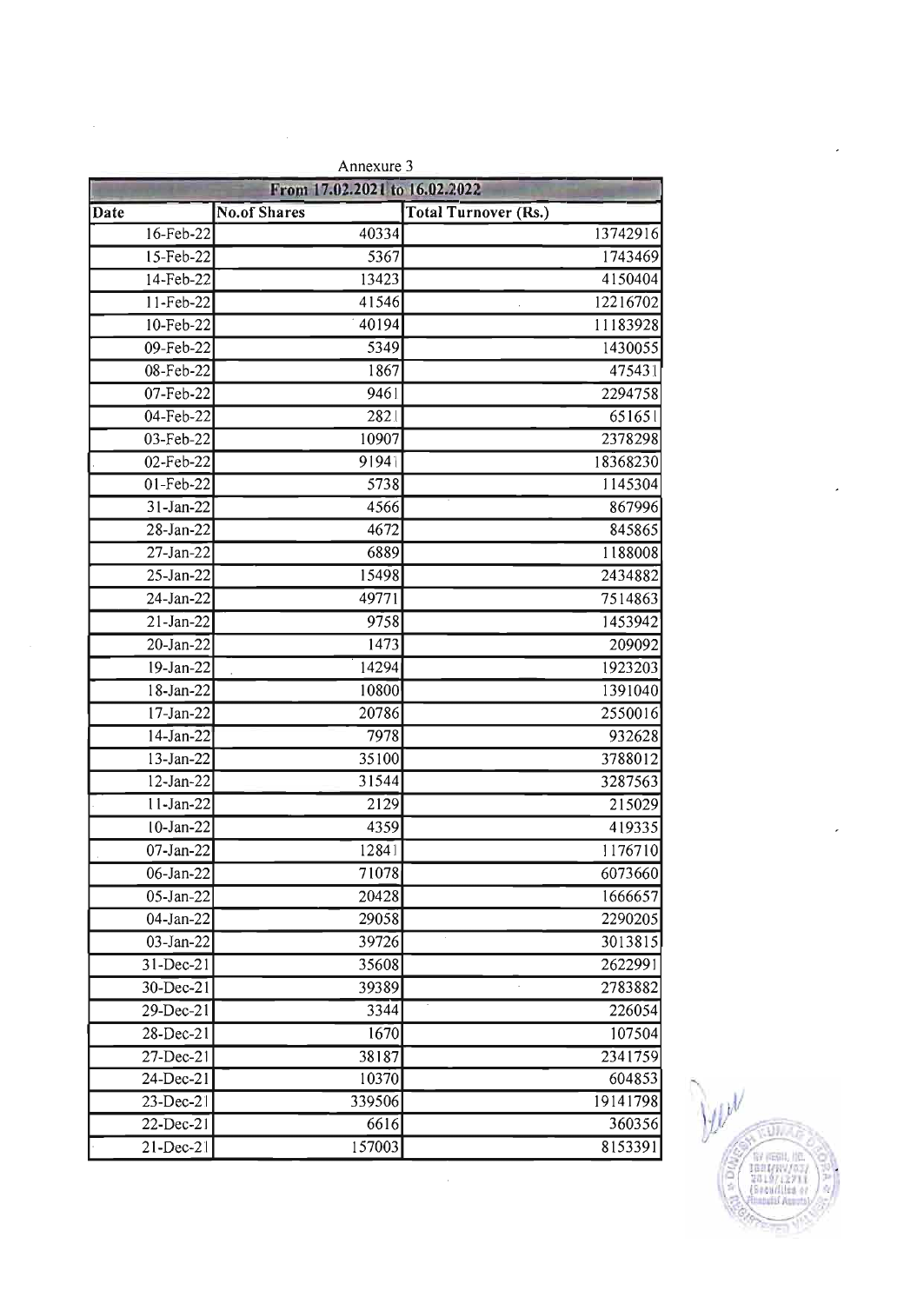| 20-Dec-21               | 223899 | 10678162 |
|-------------------------|--------|----------|
| $17 - Dec - 21$         | 231098 | 10872670 |
| 16-Dec-21               | 169613 | 7868504  |
| $15$ -Dec-21            | 33026  | 1595884  |
| 14-Dec-21               | 47338  | 2278469  |
| $13-Dec-21$             | 208520 | 10181248 |
| $10$ -Dec-21            | 1582   | 79020    |
| 09-Dec-21               | 4759   | 226528   |
| 08-Dec-21               | 6535   | 294000   |
| $07 - Dec - 21$         | .19944 | 878407   |
| $06-Dec-21$             | 24264  | 1047888  |
| 03-Dec-21               | 7495   | 327719   |
| 02-Dec-21               | 7882   | 353706   |
| $01 - Dec - 21$         | 28966  | 1289988  |
| $30-Nov-21$             | 32471  | 1518880  |
| $29-Nov-21$             | 41251  | 2023858  |
| $26 - Nov - 21$         | 4393   | 214598   |
| 25-Nov-21               | 3098   | 144211   |
| 24-Nov-21               | 4627   | 204829   |
| $23-Nov-21$             | 23873  | 1013157  |
| 22-Nov-21               | 26368  | 1136549  |
| $18-Nov-21$             | 25350  | 1063691  |
| 17-Nov-21               | 19422  | 782360   |
| 16-Nov-21               | 72152  | 2946057  |
| 15-Nov-21               | 32173  | 1280448  |
| 12-Nov-21               | 71332  | 2842289  |
| 11-Nov-21               | 37409  | 1518646  |
| $10-Nov-21$             | 88612  | 3715918  |
| 09-Nov-21               | 144430 | 6250528  |
| 08-Nov-21               | 84328  | 3720399  |
| 04-Nov-21               | 6783   | 318956   |
| $03-Nov-21$             | 14622  | 709429   |
| 02-Nov-21               | 67737  | 3452534  |
| $\overline{01-N}$ ov-21 | 23076  | 1243652  |
| 29-Oct-21               | 42285  | 2363752  |
| 28-Oct-21               | 43517  | 2592834  |
| 27-Oct-21               | 9738   | 568084   |
| 26-Oct-21               | 9199   | 552725   |
| 25-Oct-21               | 7114   | 432173   |
| 22-Oct-21               | 24125  | 1544692  |
| 21-Oct-21               | 4942   | 318511   |
| 20-Oct-21               | 7304   | 448465   |
| 19-Oct-21               | 35647  | 2140257  |
| 18-Oct-21               | 4413   | 256235   |

l,



 $\overline{\phantom{a}}$ 

 $\cdot$ 

 $\ddot{\phantom{0}}$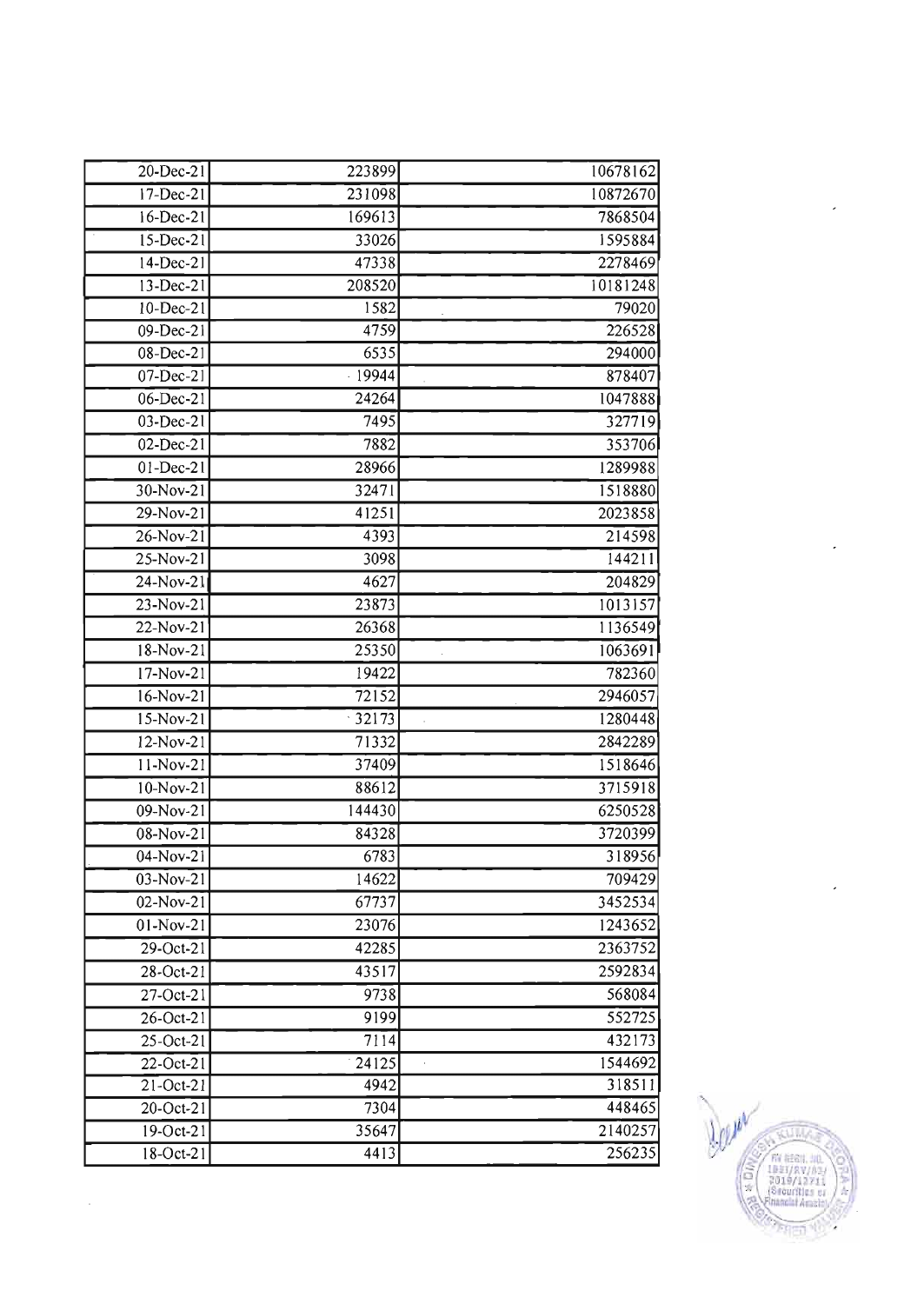| $14-Oct-21$           | 17352  | 981080              |
|-----------------------|--------|---------------------|
| $13-Oct-21$           | 15581  | 893349              |
| $12-Oct-21$           | 15000  | 896657              |
| $11 - Oct-21$         | 857    | 53173               |
| $08-Cct-21$           | 11531  | 705171              |
| $07-\overline{Oct-2}$ | 4313   | 266657              |
| $06$ -Oct-21          | 4976   | 308844              |
| $05-Oct-21$           | 7613   | 472688              |
| 04-Oct-21             | 10232  | 638167              |
| $01-Oct-21$           | 4156   | 253191              |
| 30-Sep-21             | 5220   | 320284              |
| 29-Sep-21             | 2495   | 159627              |
| 28-Sep-21             | 7885   | 484785              |
| $27-Sep-21$           | 6146   | 381744              |
| $24-Sep-21$           | 8820   | 549692              |
| $23-Sep-21$           | 5040   | 307417              |
| $22-Sep-21$           | 4602   | 277493              |
| 21-Sep-21             | 6364   | 398059              |
| $20 - Sep - 21$       | 6272   | 405272              |
| $17-Sep-21$           | 1699   | 111879              |
| $16-Sep-21$           | 8173   | 527390              |
| $15-Sep-21$           | 1262   | 79758               |
| $14-Sep-21$           | 10347  | 655220              |
| $13-Sep-21$           | 6843   | 431078              |
| 09-Sep-21             | 6776   | 409790              |
| $08-Sep-21$           | 9118   | 533513              |
| $07-Sep-21$           | 4327   | 255186              |
| 06-Sep-21             | 3949   | $\overline{241717}$ |
| $03-Sep-21$           | 766    | 48301               |
| $02-Sep-21$           | 12114  | 743850              |
| $01-Sep-21$           | 15361  | 961490              |
| $31 - Aug - 21$       | 820    | 50049               |
| 30-Aug-21             | 10320  | 606749              |
| $27-Aug-21$           | 5849   | 340582              |
| 26-Aug-21             | 8112   | 476083              |
| $25-Aug-21$           | 167824 | 9748603             |
| $24-Aug-21$           | 7400   | 454196              |
| $23-Aug-21$           | 262    | 16656               |
| $20-Aug-2$            | 9908   | 609912              |
| 18-Aug-21             | 3727   | 236787              |
| 17-Aug-21             | 1488   | 98507               |
| 16-Aug-21             | 514    | 34040               |
| 13-Aug-21             | 2669   | 179378              |
| $12-Aug-21$           | 13224  | 827807              |

 $\label{eq:2.1} \frac{1}{\sqrt{2\pi}}\int_{0}^{\infty}\frac{1}{\sqrt{2\pi}}\left(\frac{1}{\sqrt{2\pi}}\right)^{2\alpha} \frac{1}{\sqrt{2\pi}}\frac{d\theta}{\sqrt{2\pi}}\,.$ 

 $\hat{\mathcal{L}}$ 

 $\overline{\mathcal{E}}$ 

 $\hat{\mathcal{A}}$ 

**WALL! CUMA** IN ILEGIL IN **CONVERT** 

 $\bar{\gamma}$ 

 $\hat{\mathcal{A}}$ 

 $\hat{\mathcal{A}}$ 

 $\hat{\mathcal{A}}$ 

 $\hat{\boldsymbol{\beta}}$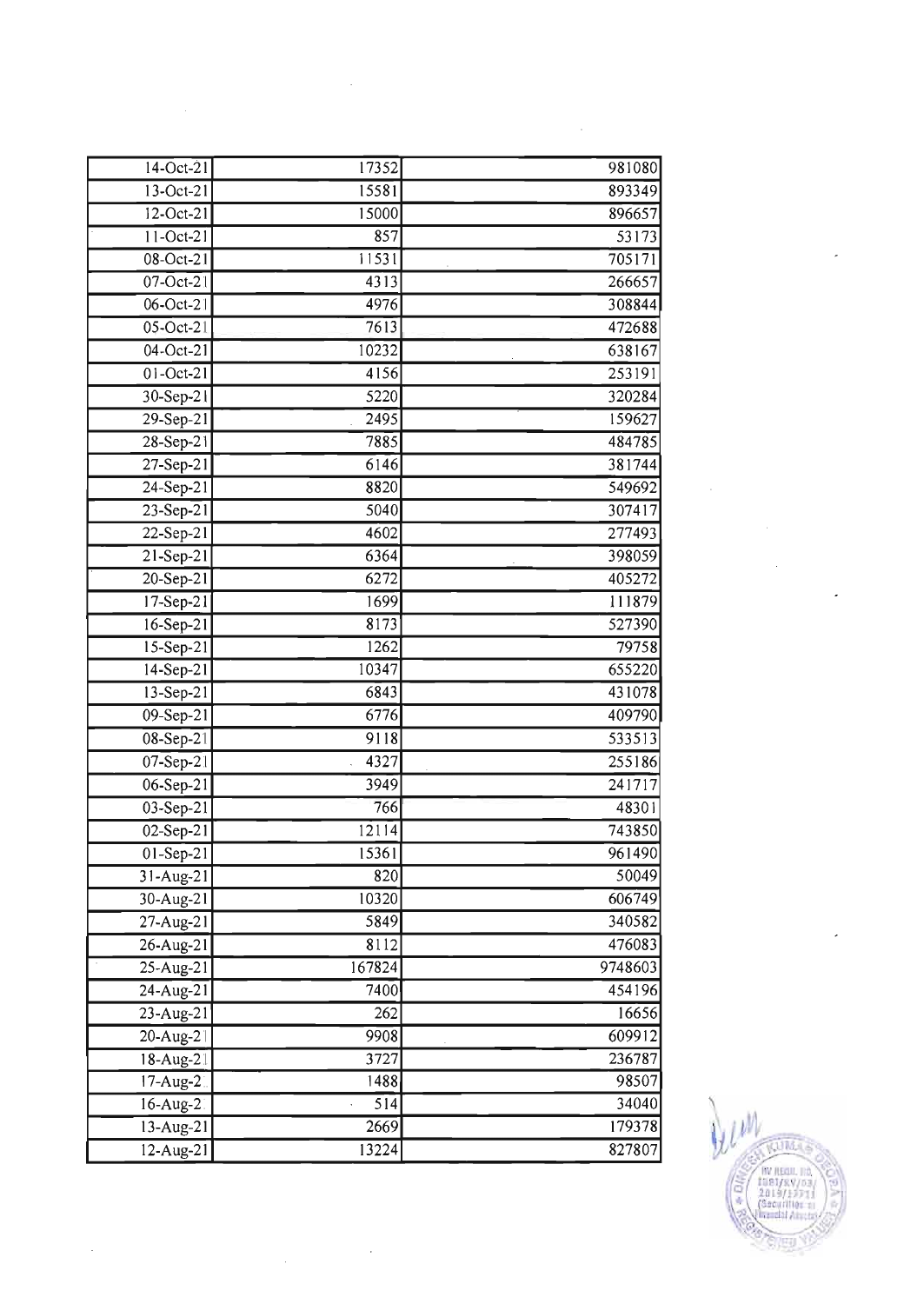| 11-Aug-21       | 4926              | 319627   |
|-----------------|-------------------|----------|
| $10-Aug-21$     | 3453              | 231580   |
| $09-Aug-21$     | 6868              | 490811   |
| 06-Aug-21       | 516               | 35861    |
| $05-Aug-21$     | 588               | 42924    |
| $04-Aug-21$     | 1088              | 83558    |
| $03-Aug-21$     | 23478             | 1951539  |
| 02-Aug-21       | 2309              | 188760   |
| $30 - Jul - 21$ | 2637              | 205422   |
| $29 - Jul - 21$ | $\overline{1061}$ | 78726    |
| $28 -$ Jul-21   | 10585             | 748359   |
| $27 -$ Jul-21   | 2168              | 146014   |
| $26 -$ Jul-21   | 19612             | 1257964  |
| $23 - Jul - 21$ | 204610            | 12516728 |
| $22 -$ Jul-21   | 15142             | 958208   |
| $20 -$ Jul-21   | 11255             | 735891   |
| $19-Jul-21$     | 3942              | 269218   |
| $16 -$ Jul-21   | 691               | 46393    |
| $15 - Jul - 21$ | 4981              | 335571   |
| $14 - Jul - 21$ | 159947            | 10626464 |
| $13 - Jul - 21$ | 34639             | 2432110  |
| $12 - Ju - 21$  | 10730             | 799506   |
| 09-Jul-21       | 32481             | 2467613  |
| 08-Jul-21       | 28766             | 2460613  |
| $07 -$ Jul-21   | 59699             | 5408059  |
| 06-Jul-21       | 37666             | 2692599  |
| $05$ -Jul-21    | $\sqrt{61542}$    | 3982777  |
| $02$ -Jul-21    | 48850             | 3177049  |
| $01-Jul-21$     | 50345             | 3233756  |
| 30-Jun-21       | 236430            | 14503756 |
| 29-Jun-21       | 137015            | 8261044  |
| 28-Jun-21       | 169398            | 10274926 |
| 25-Jun-21       | 35693             | 2134476  |
| $24$ -Jun-21    | 342772            | 20619008 |
| $23 - Jun - 21$ | 40169             | 2379419  |
| 22-Jun-21       | 35916             | 2075682  |
| $21-Jun-21$     | 36044             | 2070834  |
| $18$ -Jun-21    | 33572             | 1932979  |
| $17 - Jun - 21$ | 36018             | 2068488  |
| $16$ -Jun-21    | 27993             | 1614334  |
| $15$ -Jun-21    | 30017             | 1751531  |
| $14$ -Jun-21    | 30639             | 1797873  |
| $11 - Jun-21$   | 30152             | 1788672  |
| $10 - Jun-21$   | .33431            | 1988349  |

 $\mathcal{L}_{\mathcal{L}}$ 

Berry **RUAL**  $\sqrt{\frac{2}{\sqrt{2}}}$  $(S<sub>2</sub>cut)$ 

 $\frac{1}{2}$ 

 $\hat{\mathcal{A}}$ 

 $\hat{\mathcal{A}}$ 

 $\mathcal{L}$ 

 $\mathcal{L}$ 

 $\overline{\phantom{a}}$ 

 $\overline{\phantom{a}}$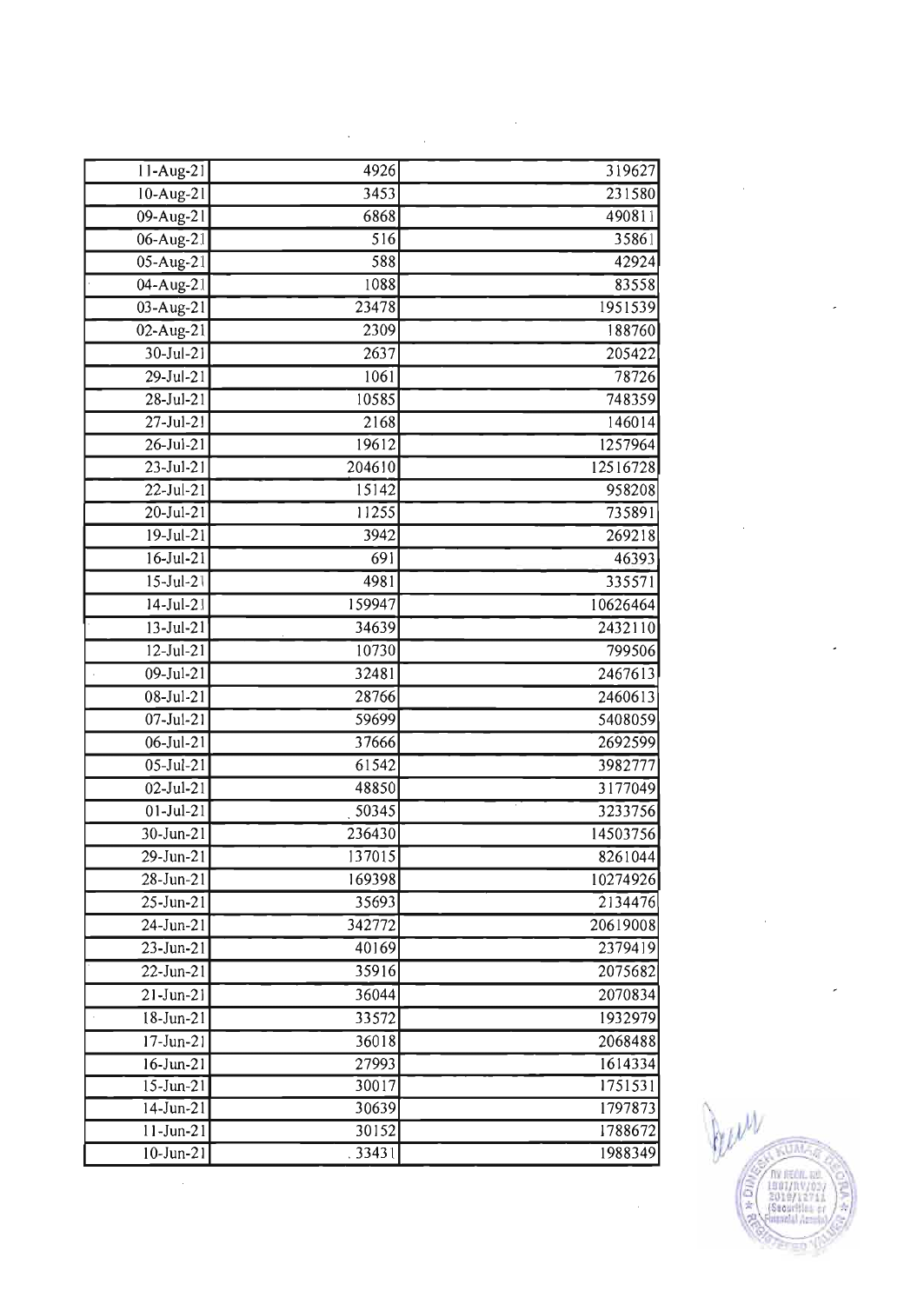| $09$ -Jun-21            | 39073 | 2313333 |
|-------------------------|-------|---------|
| $08$ -Jun-21            | 35546 | 2118439 |
| $07$ -Jun-21            | 27014 | 1638733 |
| $\overline{04}$ -Jun-21 | 32287 | 1887329 |
| $03$ -Jun-21            | 27603 | 1643563 |
| $02 - Jun - 21$         | 33615 | 2005978 |
| $01$ -Jun-21            | 33867 | 2008719 |
| $31-May-21$             | 38714 | 2317371 |
| 28-May-21               | 27382 | 1620138 |
| $27$ -May-2             | 21518 | 1272686 |
| 26-May-2                | 23086 | 1379897 |
| 25-May-2                | 27302 | 1650958 |
| $24$ -May-21            | 23690 | 1441340 |
| $21-May-21$             | 22602 | 1370064 |
| $20-May-21$             | 28504 | 1733466 |
| $19-May-21$             | 23426 | 1442868 |
| $18-May-21$             | 18603 | 1151502 |
| 17-May-21               | 32516 | 2002675 |
| 14-May-21               | 23803 | 1464529 |
| $12$ -May-21            | 26918 | 1648430 |
| $11-May-21$             | 34564 | 2142303 |
| $10-May-21$             | 35814 | 2238341 |
| $07-May-21$             | 51987 | 3255644 |
| 06-May-21               | 41775 | 2601144 |
| 05-May-21               | 37059 | 2321982 |
| 04-May-21               | 38799 | 2434677 |
| 03-May-21               | 54696 | 3445356 |
| $30-Apr-21$             | 40814 | 2551629 |
| $29-Apr-21$             | 34046 | 2147750 |
| $28-Apr-21$             | 29273 | 1854364 |
| $27 - Apr - 21$         | 31676 | 2008772 |
| $26 - Apr - 21$         | 37760 | 2417338 |
| $23 - Apr - 21$         | 30163 | 1916411 |
| $22-Apr-21$             | 35193 | 2234651 |
| $20-Apr-21$             | 33176 | 2123536 |
| $19-Apr-21$             | 21965 | 1416497 |
| $16-Apr-21$             | 28146 | 1826612 |
| $15-Apr-21$             | 29336 | 1896967 |
| $13-Apr-21$             | 29435 | 1923931 |
| $12-Apr-21$             | 27995 | 1845273 |
| $09-Apr-21$             | 30021 | 1976306 |
| 08-Apr-21               | 41329 | 2722291 |
| 07-Apr-21               | 32042 | 2103821 |
| 06-Apr-21               | 31490 | 2068911 |

 $\frac{1}{2}$ 

 $\frac{1}{2}$ 



 $\sim$ 

 $\hat{\mathcal{L}}$ 

 $\lambda$ 

 $\mathbf{r}$ 

 $\overline{\phantom{a}}$ 

 $\sim$